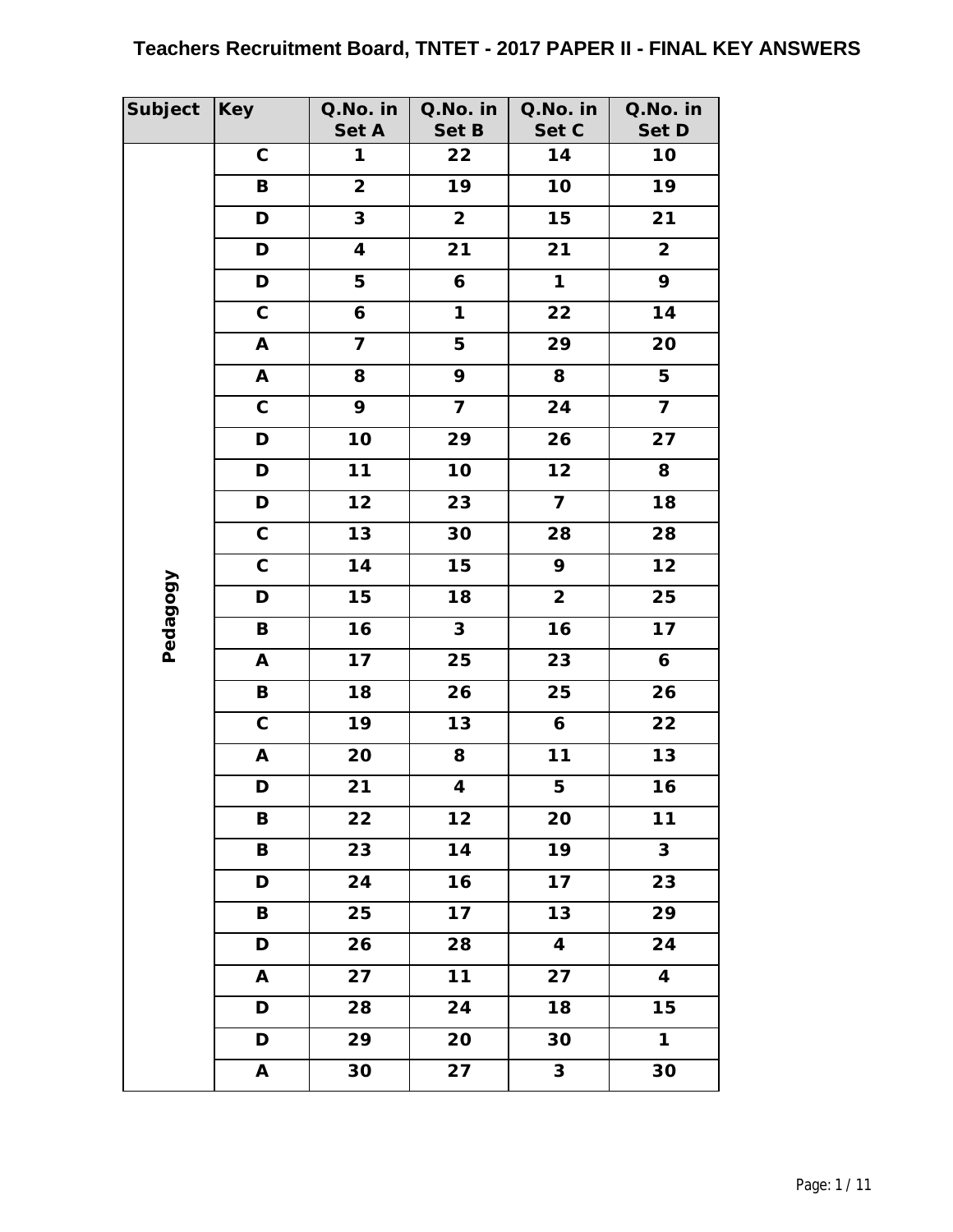| Subject    | <b>Key</b>   | Q.No. in | Q.No. in | Q.No. in | Q.No. in |
|------------|--------------|----------|----------|----------|----------|
|            |              | Set A    | Set B    | Set C    | Set D    |
|            | A            | 31       | 59       | 47       | 37       |
|            | D            | 32       | 60       | 38       | 34       |
|            | D            | 33       | 40       | 57       | 42       |
|            | B            | 34       | 44       | 35       | 41       |
|            | $\, {\bf B}$ | 35       | 46       | 31       | 59       |
|            | $\mathbf C$  | 36       | 34       | 59       | 31       |
|            | B            | 37       | 39       | 51       | 40       |
|            | D            | 38       | 32       | 54       | 51       |
|            | $\mathsf C$  | 39       | 50       | 41       | 49       |
|            | $\mathsf C$  | 40       | 31       | 45       | 57       |
|            | $\mathsf C$  | 41       | 58       | 56       | 54       |
|            | B            | 42       | 38       | 46       | 53       |
| (Tamil)    | D            | 43       | 45       | 55       | 56       |
|            | $\mathsf C$  | 44       | 55       | 50       | 47       |
|            | A            | 45       | 54       | 40       | 39       |
|            | $\mathsf C$  | 46       | 43       | 43       | 45       |
|            | A            | 47       | 37       | 53       | 60       |
| I-anguage- | B            | 48       | 35       | 36       | 48       |
|            | B            | 49       | 41       | 60       | 32       |
|            | $\mathbf D$  | 50       | 42       | 32       | 36       |
|            | D            | 51       | 53       | 37       | 52       |
|            | Β            | 52       | 48       | 48       | 38       |
|            | B            | 53       | 47       | 33       | 44       |
|            | A            | 54       | 49       | 42       | 50       |
|            | A            | 55       | 33       | 34       | 33       |
|            | A            | 56       | 57       | 49       | 46       |
|            | A            | 57       | 36       | 44       | 58       |
|            | $\mathbf C$  | 58       | 52       | 52       | 55       |
|            | $\mathsf C$  | 59       | 51       | 39       | 35       |
|            | $\mathsf C$  | 60       | 56       | 58       | 43       |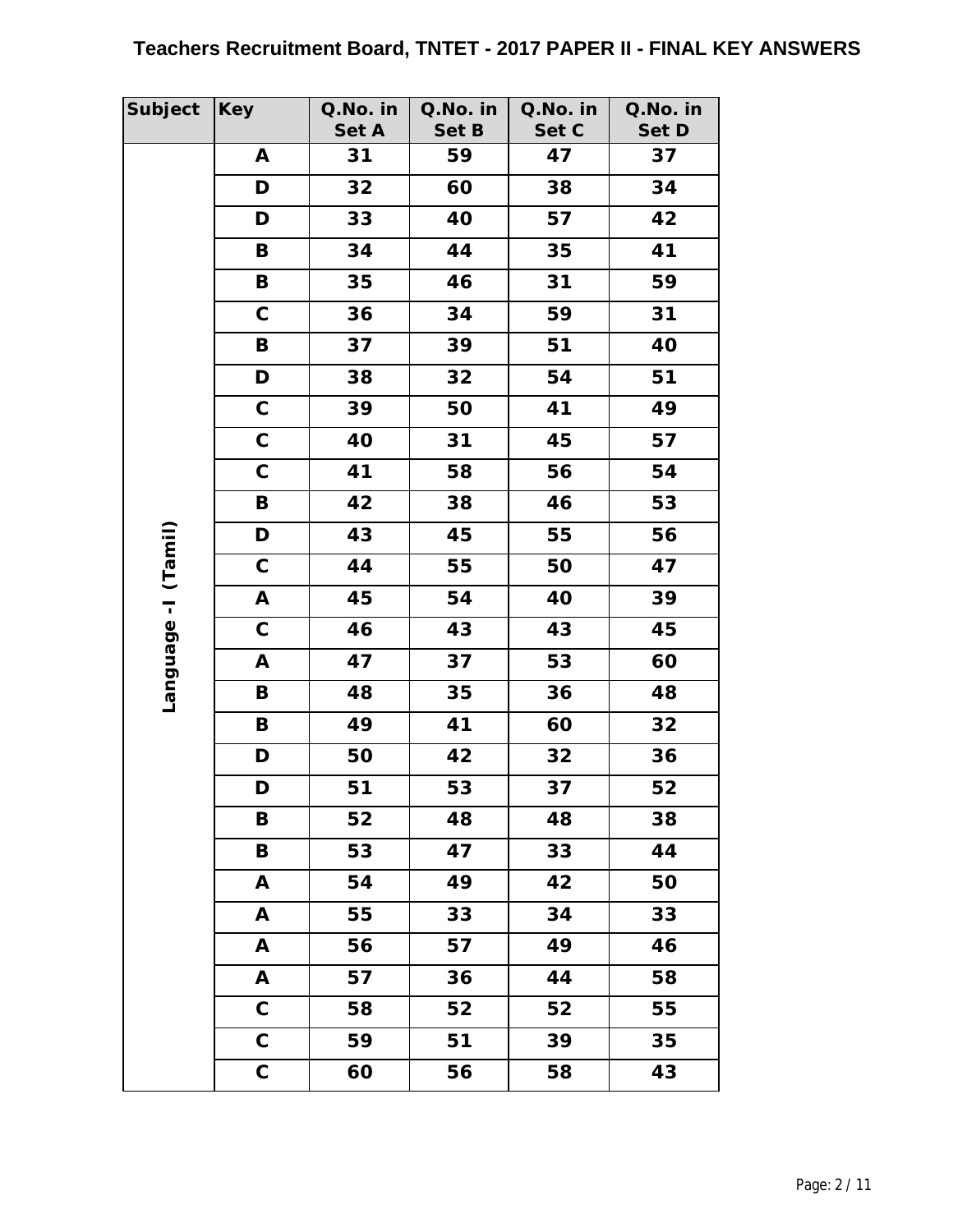| Subject                | Key          | Q.No. in | Q.No. in | Q.No. in | Q.No. in |
|------------------------|--------------|----------|----------|----------|----------|
|                        |              | Set A    | Set B    | Set C    | Set D    |
|                        | $\mathsf C$  | 31       | 59       | 47       | 37       |
|                        | B            | 32       | 60       | 38       | 34       |
|                        | A            | 33       | 40       | 57       | 42       |
|                        | $\mathsf C$  | 34       | 44       | 35       | 41       |
|                        | $\mathsf C$  | 35       | 46       | 31       | 59       |
|                        | $\, {\bf B}$ | 36       | 34       | 59       | 31       |
|                        | A            | 37       | 39       | 51       | 40       |
|                        | A            | 38       | 32       | 54       | 51       |
|                        | $\mathsf C$  | 39       | 50       | 41       | 49       |
|                        | $\mathsf C$  | 40       | 31       | 45       | 57       |
|                        | $\mathbf C$  | 41       | 58       | 56       | 54       |
|                        | A            | 42       | 38       | 46       | 53       |
|                        | A            | 43       | 45       | 55       | 56       |
| (Telugu)               | $\mathbf C$  | 44       | 55       | 50       | 47       |
|                        | $\mathsf C$  | 45       | 54       | 40       | 39       |
|                        | $\mathsf C$  | 46       | 43       | 43       | 45       |
| I-abenbue <sub>1</sub> | B            | 47       | 37       | 53       | 60       |
|                        | A            | 48       | 35       | 36       | 48       |
|                        | D            | 49       | 41       | 60       | 32       |
|                        | D            | 50       | 42       | 32       | 36       |
|                        | B            | 51       | 53       | 37       | 52       |
|                        | A            | 52       | 48       | 48       | 38       |
|                        | $\mathbf C$  | 53       | 47       | 33       | 44       |
|                        | D            | 54       | 49       | 42       | 50       |
|                        | $\mathbf C$  | 55       | 33       | 34       | 33       |
|                        | $\mathbf C$  | 56       | 57       | 49       | 46       |
|                        | D            | 57       | 36       | 44       | 58       |
|                        | B            | 58       | 52       | 52       | 55       |
|                        | A            | 59       | 51       | 39       | 35       |
|                        | $\mathbf C$  | 60       | 56       | 58       | 43       |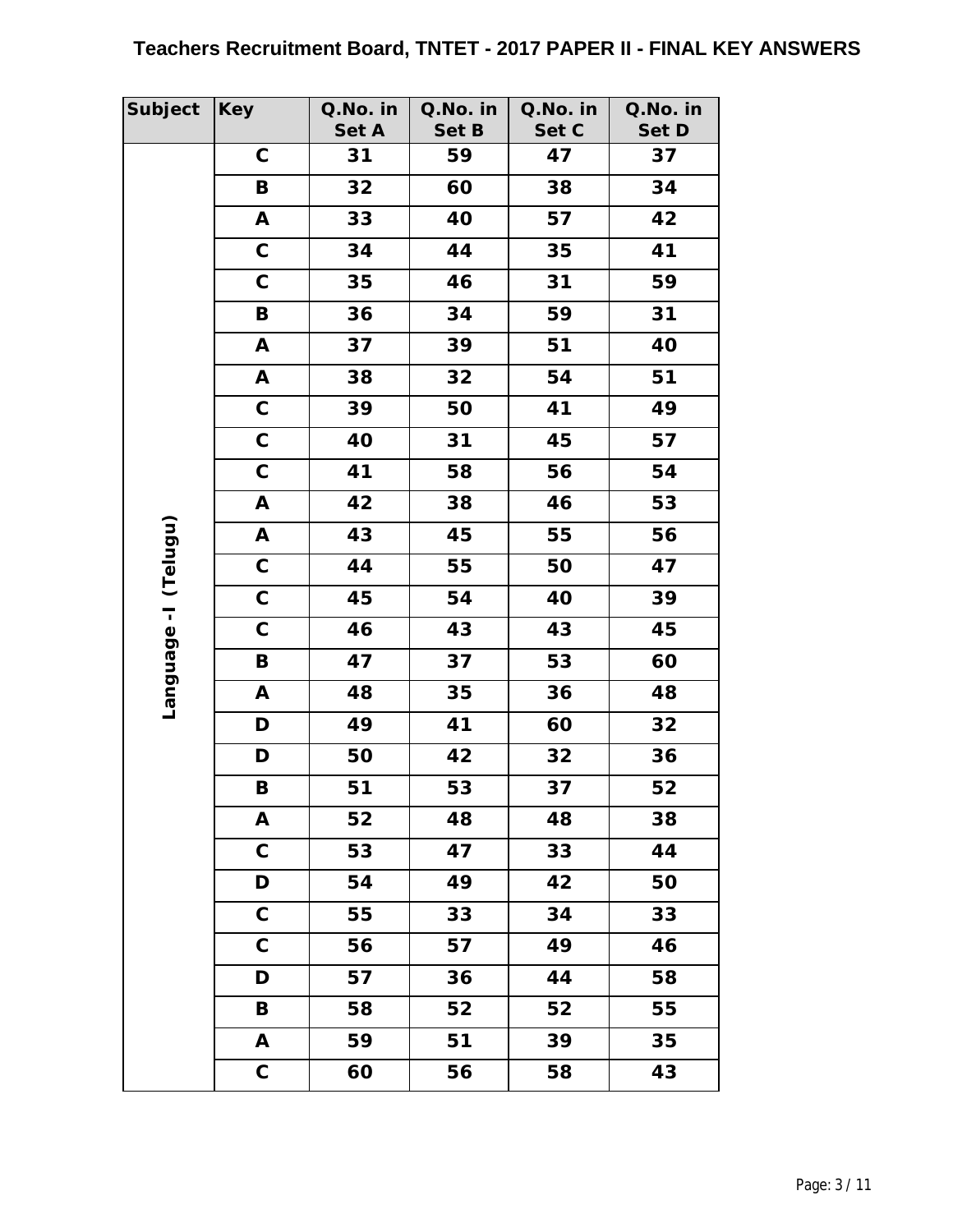| Subject     | <b>Key</b>   | Q.No. in | Q.No. in | Q.No. in | Q.No. in |
|-------------|--------------|----------|----------|----------|----------|
|             |              | Set A    | Set B    | Set C    | Set D    |
|             | B            | 31       | 59       | 47       | 37       |
|             | $\mathsf C$  | 32       | 60       | 38       | 34       |
|             | $\, {\bf B}$ | 33       | 40       | 57       | 42       |
|             | D            | 34       | 44       | 35       | 41       |
|             | A            | 35       | 46       | 31       | 59       |
|             | $\mathsf C$  | 36       | 34       | 59       | 31       |
|             | A            | 37       | 39       | 51       | 40       |
|             | B            | 38       | 32       | 54       | 51       |
|             | B            | 39       | 50       | 41       | 49       |
|             | D            | 40       | 31       | 45       | 57       |
|             | $\mathsf C$  | 41       | 58       | 56       | 54       |
|             | D            | 42       | 38       | 46       | 53       |
|             | $\mathsf C$  | 43       | 45       | 55       | 56       |
|             | $\mathsf C$  | 44       | 55       | 50       | 47       |
| (Malayalam) | B            | 45       | 54       | 40       | 39       |
|             | $\, {\bf B}$ | 46       | 43       | 43       | 45       |
|             | $\mathsf C$  | 47       | 37       | 53       | 60       |
| I-appugus   | B            | 48       | 35       | 36       | 48       |
|             | B            | 49       | 41       | 60       | 32       |
|             | $\, {\bf B}$ | 50       | 42       | 32       | 36       |
|             | Α            | 51       | 53       | 37       | 52       |
|             | Β            | 52       | 48       | 48       | 38       |
|             | D            | 53       | 47       | 33       | 44       |
|             | $\mathbf C$  | 54       | 49       | 42       | 50       |
|             | $\mathsf C$  | 55       | 33       | 34       | 33       |
|             | $\mathbf C$  | 56       | 57       | 49       | 46       |
|             | B            | 57       | 36       | 44       | 58       |
|             | B            | 58       | 52       | 52       | 55       |
|             | A            | 59       | 51       | 39       | 35       |
|             | A            | 60       | 56       | 58       | 43       |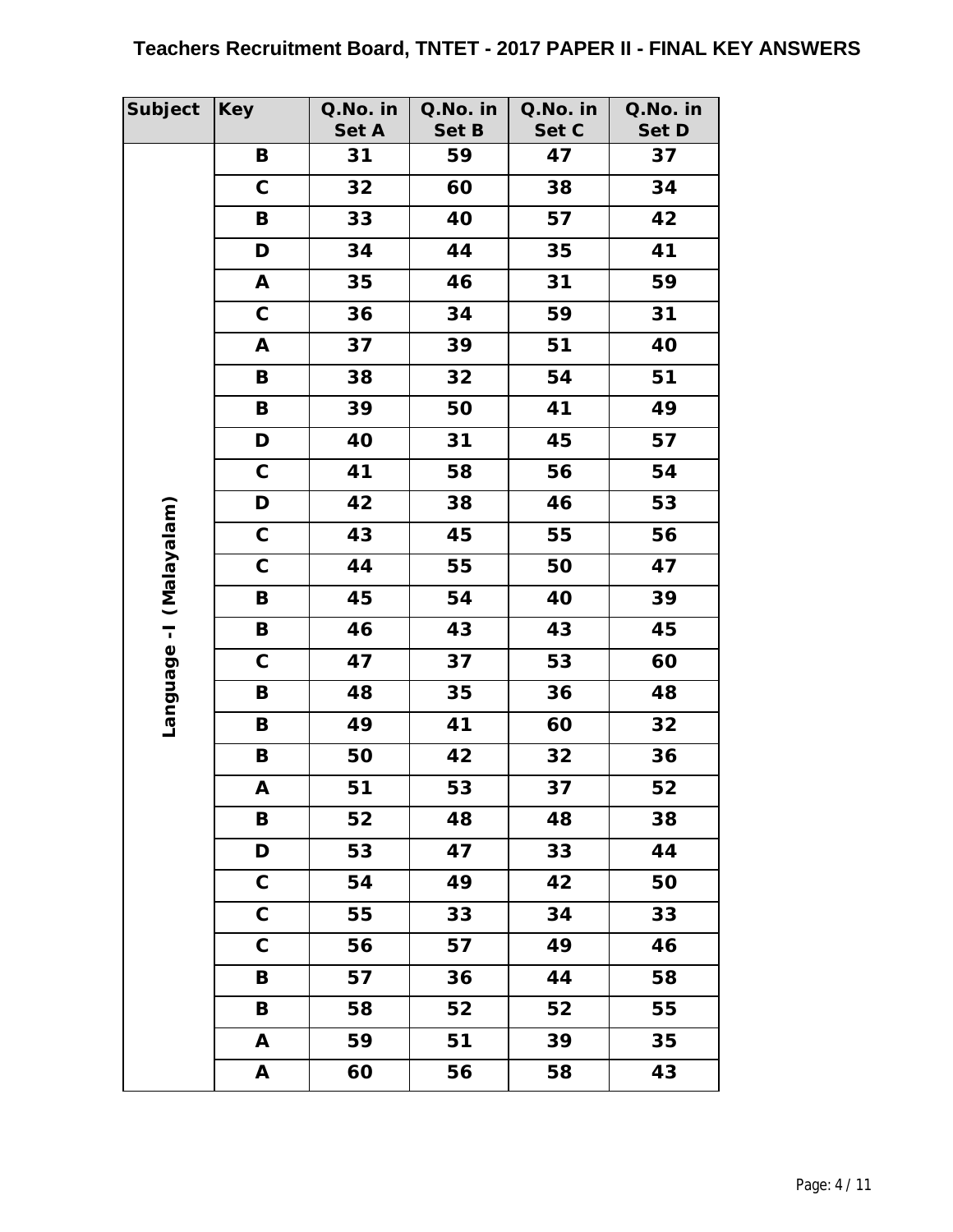| Subject                | Key          | Q.No. in | Q.No. in | Q.No. in | Q.No. in |
|------------------------|--------------|----------|----------|----------|----------|
|                        |              | Set A    | Set B    | Set C    | Set D    |
|                        | $\mathsf C$  | 31       | 59       | 47       | 37       |
|                        | A            | 32       | 60       | 38       | 34       |
|                        | B            | 33       | 40       | 57       | 42       |
|                        | B            | 34       | 44       | 35       | 41       |
|                        | B            | 35       | 46       | 31       | 59       |
|                        | $\mathbf B$  | 36       | 34       | 59       | 31       |
|                        | B            | 37       | 39       | 51       | 40       |
|                        | A            | 38       | 32       | 54       | 51       |
|                        | $\mathsf C$  | 39       | 50       | 41       | 49       |
|                        | D            | 40       | 31       | 45       | 57       |
|                        | $\mathbf C$  | 41       | 58       | 56       | 54       |
|                        | $\mathsf C$  | 42       | 38       | 46       | 53       |
| (Kannada)              | $\mathbf C$  | 43       | 45       | 55       | 56       |
|                        | D            | 44       | 55       | 50       | 47       |
|                        | B            | 45       | 54       | 40       | 39       |
|                        | B            | 46       | 43       | 43       | 45       |
| I-abenbue <sub>1</sub> | D            | 47       | 37       | 53       | 60       |
|                        | B            | 48       | 35       | 36       | 48       |
|                        | $\mathsf C$  | 49       | 41       | 60       | 32       |
|                        | A            | 50       | 42       | 32       | 36       |
|                        | B            | 51       | 53       | 37       | 52       |
|                        | A            | 52       | 48       | 48       | 38       |
|                        | B            | 53       | 47       | 33       | 44       |
|                        | $\mathbf B$  | 54       | 49       | 42       | 50       |
|                        | $\mathsf{A}$ | 55       | 33       | 34       | 33       |
|                        | A            | 56       | 57       | 49       | 46       |
|                        | D            | 57       | 36       | 44       | 58       |
|                        | A            | 58       | 52       | 52       | 55       |
|                        | $\mathbf C$  | 59       | 51       | 39       | 35       |
|                        | $\mathsf C$  | 60       | 56       | 58       | 43       |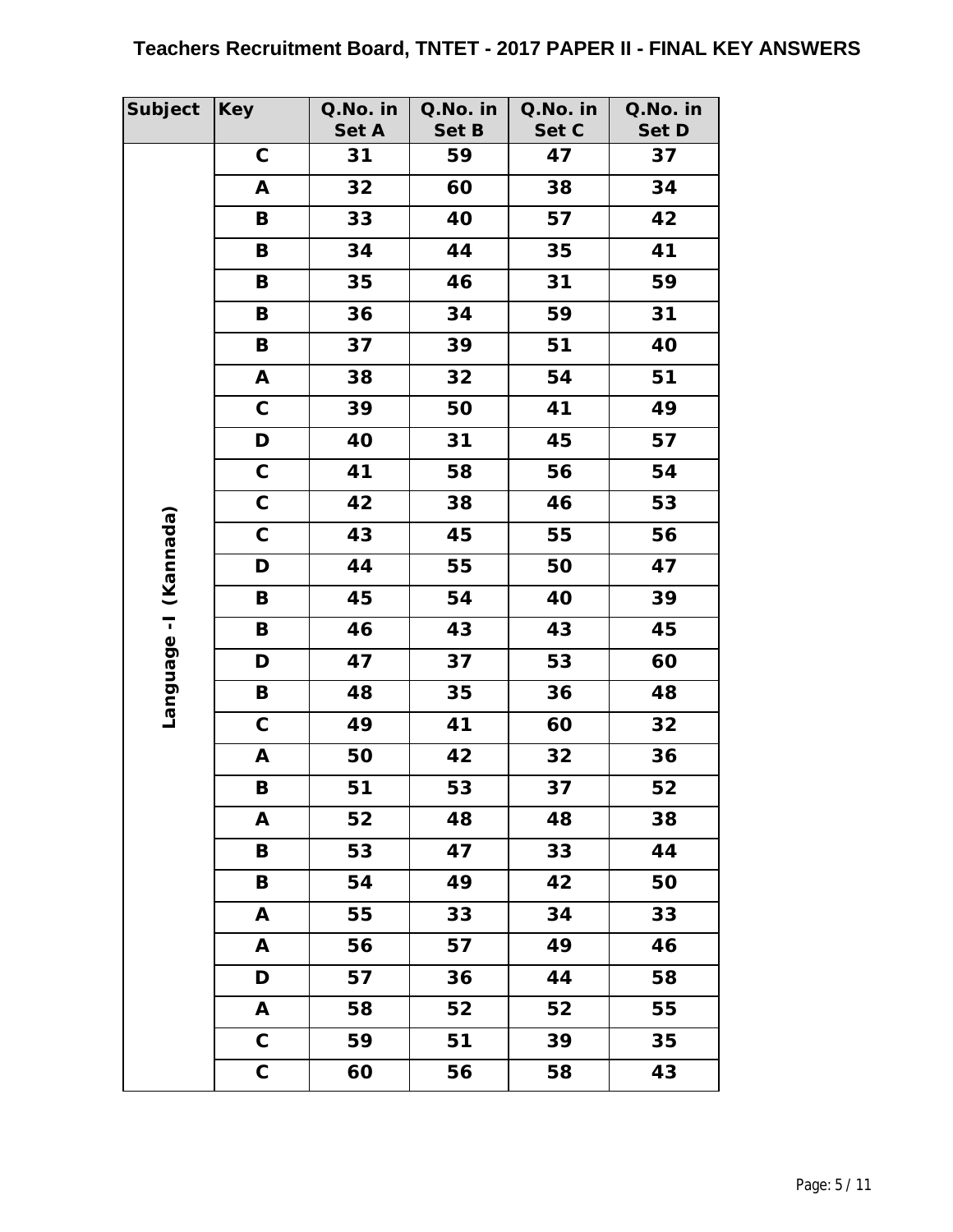| Subject             | <b>Key</b>      | Q.No. in | Q.No. in | Q.No. in | Q.No. in |
|---------------------|-----------------|----------|----------|----------|----------|
|                     |                 | Set A    | Set B    | Set C    | Set D    |
|                     | $\mathbf C$     | 31       | 59       | 47       | 37       |
|                     | A               | 32       | 60       | 38       | 34       |
|                     | $\mathbf C$     | 33       | 40       | 57       | 42       |
|                     | A               | 34       | 44       | 35       | 41       |
|                     | D               | 35       | 46       | 31       | 59       |
|                     | D               | 36       | 34       | 59       | 31       |
|                     | $\, {\bf B}$    | 37       | 39       | 51       | 40       |
|                     | $\mathbf C$     | 38       | 32       | 54       | 51       |
|                     | D               | 39       | 50       | 41       | 49       |
|                     | D               | 40       | 31       | 45       | 57       |
|                     | $\mathbf C$     | 41       | 58       | 56       | 54       |
|                     | A               | 42       | 38       | 46       | 53       |
|                     | A               | 43       | 45       | 55       | 56       |
|                     | A               | 44       | 55       | 50       | 47       |
| Language - I (Urdu) | D               | 45       | 54       | 40       | 39       |
|                     | D               | 46       | 43       | 43       | 45       |
|                     | $\mathsf C$     | 47       | 37       | 53       | 60       |
|                     | D               | 48       | 35       | 36       | 48       |
|                     | D               | 49       | 41       | 60       | 32       |
|                     | $\star$         | 50       | 42       | 32       | 36       |
|                     | $\mathsf C$     | 51       | 53       | 37       | 52       |
|                     | A               | 52       | 48       | 48       | 38       |
|                     | A               | 53       | 47       | 33       | 44       |
|                     | $\, {\bf B} \,$ | 54       | 49       | 42       | 50       |
|                     | $\mathsf{A}$    | 55       | 33       | 34       | 33       |
|                     | A               | 56       | 57       | 49       | 46       |
|                     | B               | 57       | 36       | 44       | 58       |
|                     | D               | 58       | 52       | 52       | 55       |
|                     | D               | 59       | 51       | 39       | 35       |
|                     | D               | 60       | 56       | 58       | 43       |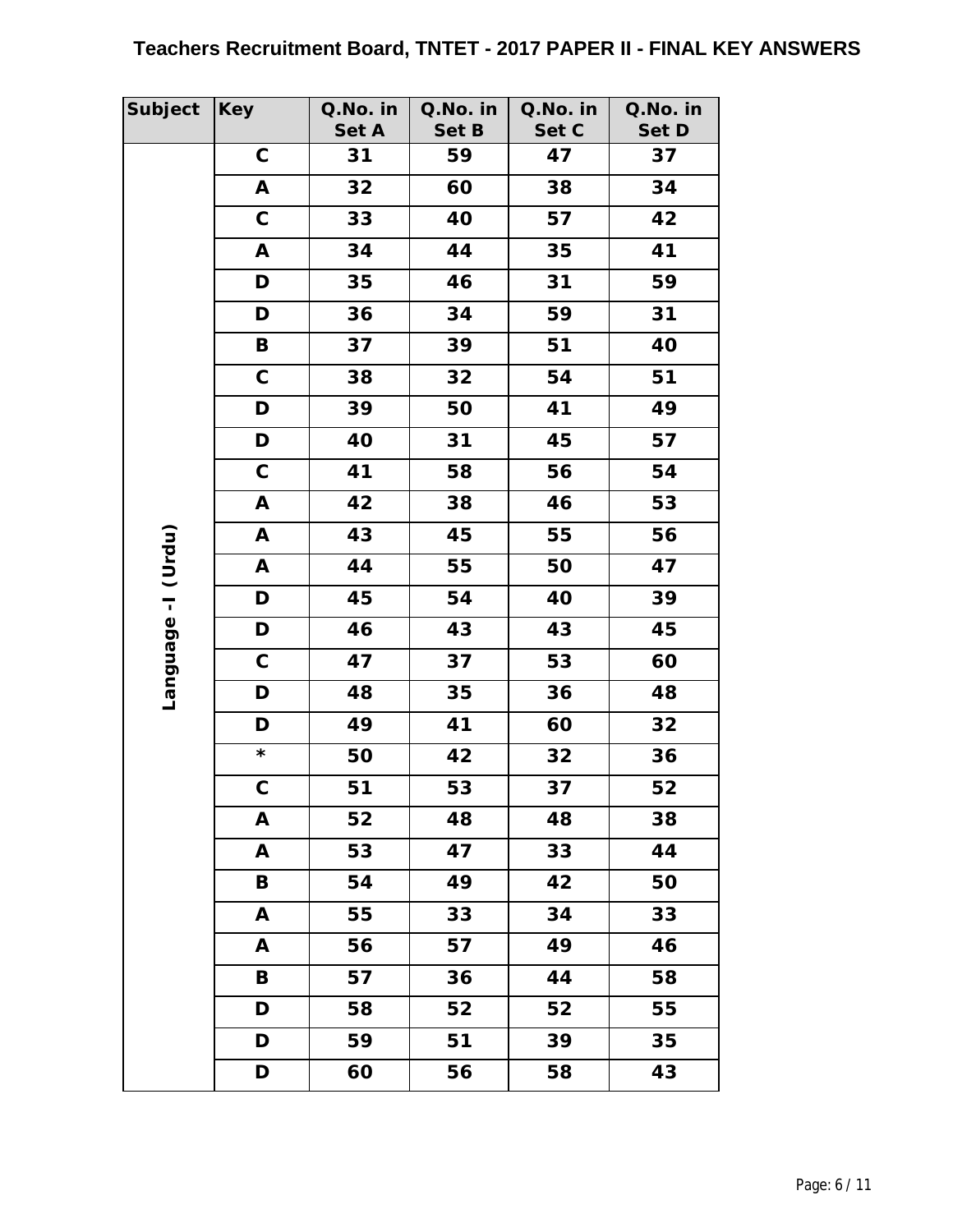| Subject       | <b>Key</b>   | Q.No. in | Q.No. in | Q.No. in | Q.No. in |
|---------------|--------------|----------|----------|----------|----------|
|               |              | Set A    | Set B    | Set C    | Set D    |
|               | B            | 61       | 89       | 67       | 83       |
|               | B            | 62       | 84       | 88       | 82       |
|               | $\, {\bf B}$ | 63       | 82       | 71       | 75       |
|               | A            | 64       | 75       | 90       | 77       |
|               | B            | 65       | 76       | 70       | 64       |
|               | B            | 66       | 83       | 62       | 84       |
|               | $\mathsf C$  | 67       | 67       | 78       | 63       |
|               | D            | 68       | 71       | 64       | 78       |
|               | D            | 69       | 68       | 61       | 79       |
|               | A            | 70       | 81       | 80       | 70       |
|               | $\mathsf C$  | 71       | 69       | 81       | 62       |
|               | A            | 72       | 74       | 87       | 65       |
| (English)     | A            | 73       | 80       | 63       | 88       |
|               | A            | 74       | 77       | 65       | 72       |
|               | B / D        | 75       | 65       | 77       | 87       |
|               | $\mathsf C$  | 76       | 86       | 75       | 89       |
| Language - II | $\mathsf C$  | 77       | 62       | 68       | 67       |
|               | $\mathbf C$  | 78       | 90       | 84       | 61       |
|               | $\mathbf{A}$ | 79       | 66       | 72       | 68       |
|               | A / C        | 80       | 78       | 85       | 90       |
|               | C            | 81       | 61       | 79       | 73       |
|               | D            | 82       | 79       | 89       | 86       |
|               | $\mathbf C$  | 83       | 88       | 83       | 66       |
|               | $\, {\bf B}$ | 84       | 63       | 66       | 71       |
|               | A            | 85       | 87       | 86       | 81       |
|               | D            | 86       | 85       | 73       | 69       |
|               | B            | 87       | 70       | 74       | 80       |
|               | B            | 88       | 73       | 82       | 85       |
|               | B            | 89       | 72       | 76       | 74       |
|               | B            | 90       | 64       | 69       | 76       |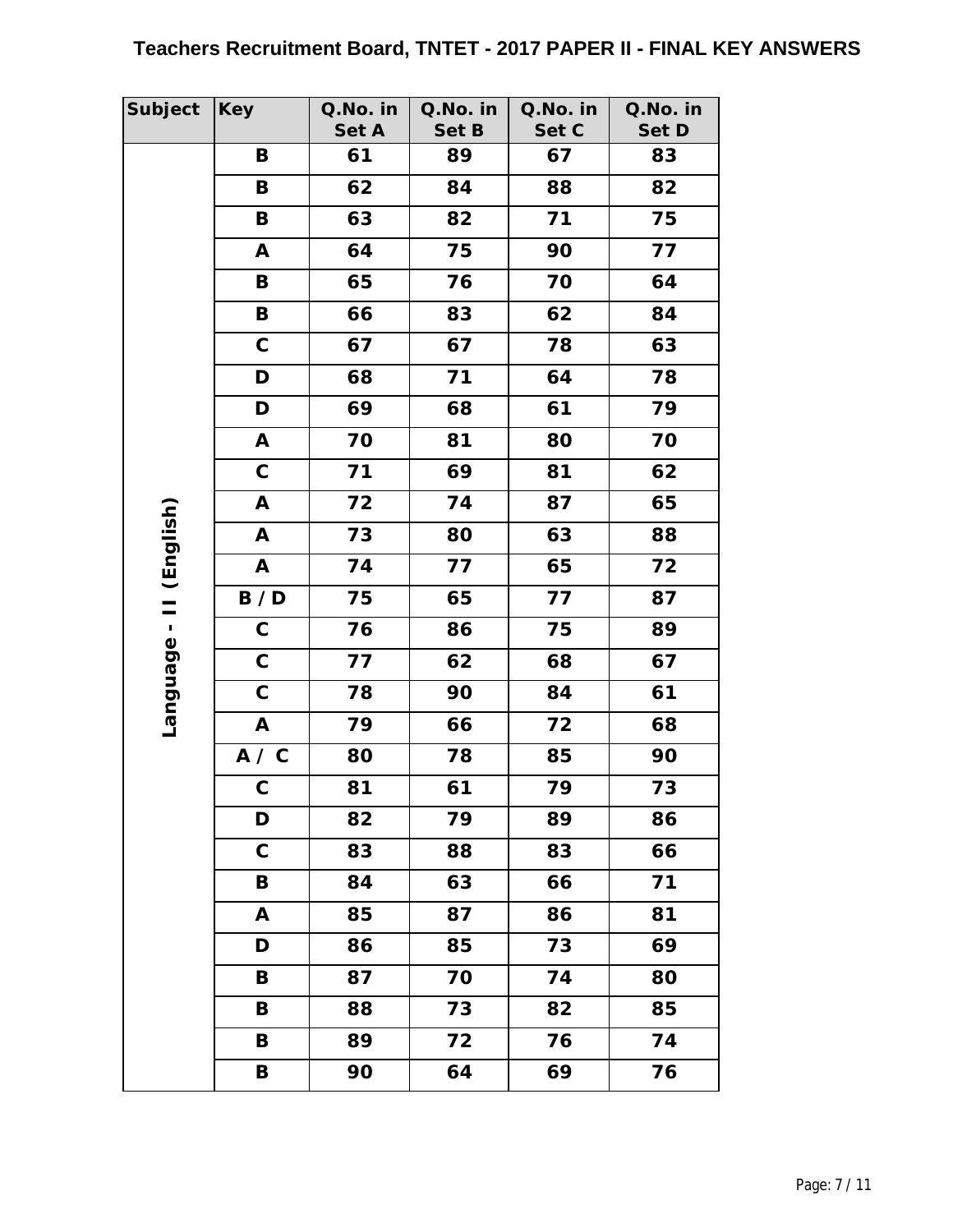| Subject         | <b>Key</b>   | Q.No. in | Q.No. in | Q.No. in | Q.No. in |
|-----------------|--------------|----------|----------|----------|----------|
|                 |              | Set A    | Set B    | Set C    | Set D    |
|                 | D            | 91       | 98       | 108      | 137      |
|                 | $\mathbf C$  | 92       | 115      | 132      | 126      |
|                 | D            | 93       | 123      | 97       | 116      |
|                 | D            | 94       | 99       | 141      | 142      |
|                 | $\mathbf{A}$ | 95       | 130      | 101      | 110      |
|                 | $\mathbf C$  | 96       | 122      | 127      | 120      |
|                 | D            | 97       | 139      | 126      | 101      |
|                 | D            | 98       | 150      | 96       | 119      |
|                 | $\mathbf C$  | 99       | 92       | 107      | 113      |
|                 | B            | 100      | 135      | 116      | 111      |
|                 | B            | 101      | 118      | 123      | 96       |
|                 | B            | 102      | 124      | 130      | 104      |
| Science         | $\mathbf C$  | 103      | 136      | 144      | 133      |
|                 | B            | 104      | 108      | 137      | 144      |
| Mathematics and | B            | 105      | 141      | 120      | 108      |
|                 | A / B        | 106      | 148      | 105      | 135      |
|                 | D            | 107      | 117      | 136      | 145      |
|                 | $\mathbf C$  | 108      | 100      | 131      | 98       |
|                 | D            | 109      | 93       | 138      | 107      |
|                 | $\mathsf C$  | 110      | 149      | 91       | 139      |
|                 | $\mathsf C$  | 111      | 134      | 112      | 150      |
|                 | A            | 112      | 133      | 98       | 112      |
|                 | D            | 113      | 112      | 95       | 143      |
|                 | B            | 114      | 143      | 140      | 124      |
|                 | $\mathbf C$  | 115      | 95       | 150      | 128      |
|                 | B            | 116      | 104      | 122      | 114      |
|                 | B            | 117      | 96       | 104      | 106      |
|                 | B            | 118      | 147      | 135      | 131      |
|                 | $\mathbf{A}$ | 119      | 142      | 149      | 93       |
|                 | B            | 120      | 113      | 148      | 129      |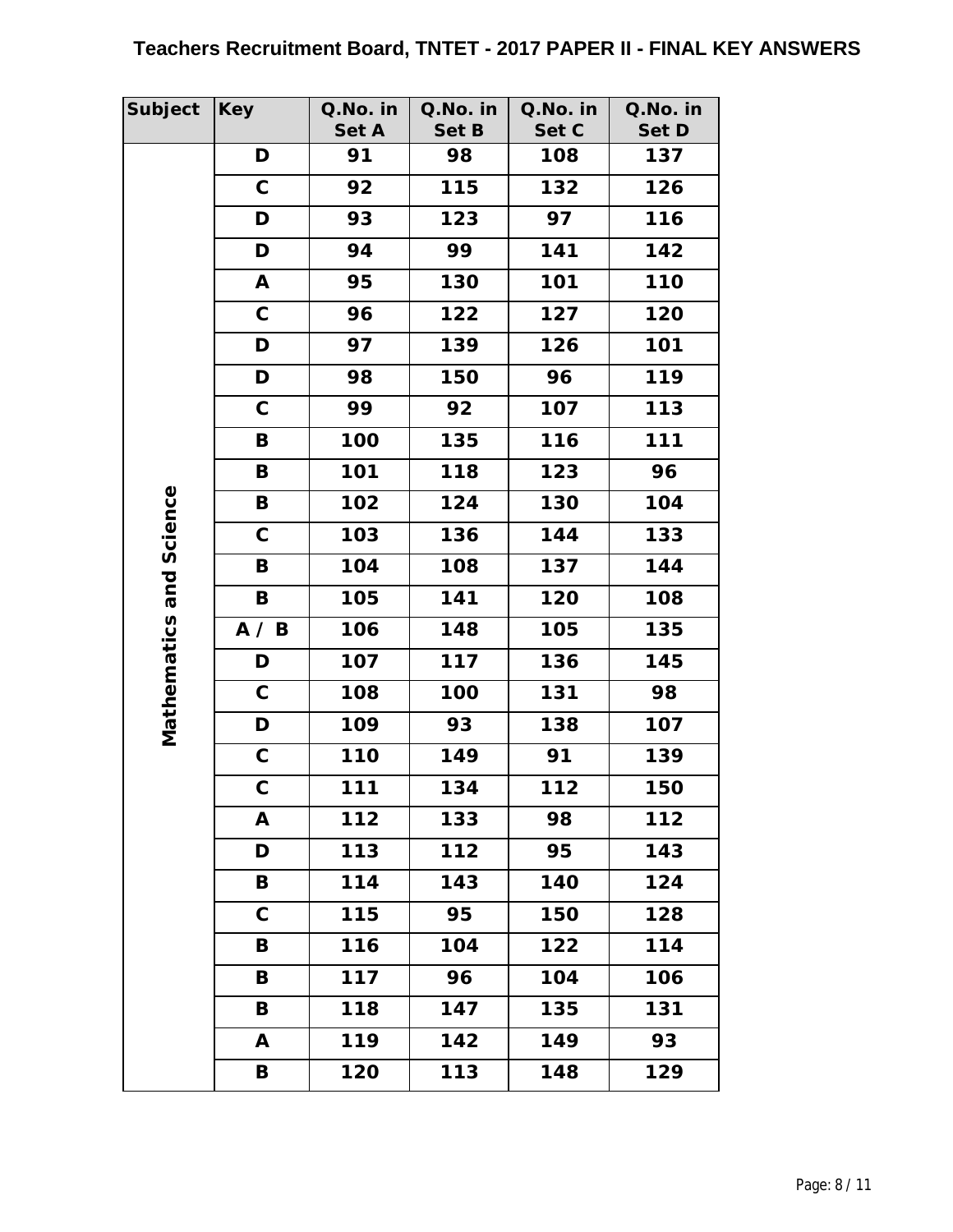| Subject         | <b>Key</b>   | Q.No. in | Q.No. in | Q.No. in | Q.No. in |
|-----------------|--------------|----------|----------|----------|----------|
|                 |              | Set A    | Set B    | Set C    | Set D    |
|                 | D            | 121      | 97       | 114      | 136      |
|                 | A            | 122      | 94       | 94       | 117      |
|                 | $\, {\bf B}$ | 123      | 102      | 92       | 134      |
|                 | $\mathbf C$  | 124      | 101      | 121      | 148      |
|                 | $\mathbf C$  | 125      | 128      | 147      | 91       |
|                 | B            | 126      | 121      | 146      | 125      |
|                 | A            | 127      | 109      | 109      | 146      |
|                 | D            | 128      | 125      | 119      | 100      |
|                 | $\mathsf C$  | 129      | 111      | 117      | 92       |
|                 | A            | 130      | 146      | 125      | 105      |
|                 | $\mathsf C$  | 131      | 132      | 145      | 99       |
|                 | $\mathsf C$  | 132      | 127      | 99       | 122      |
| Science         | $\mathbf C$  | 133      | 144      | 118      | 138      |
|                 | D            | 134      | 114      | 139      | 121      |
| Mathematics and | $\mathbf C$  | 135      | 131      | 128      | 115      |
|                 | A            | 136      | 145      | 129      | 109      |
|                 | B            | 137      | 129      | 115      | 147      |
|                 | B            | 138      | 107      | 134      | 102      |
|                 | B            | 139      | 105      | 142      | 140      |
|                 | D            | 140      | 138      | 102      | 141      |
|                 | D            | 141      | 119      | 113      | 118      |
|                 | D            | 142      | 103      | 133      | 97       |
|                 | B            | 143      | 91       | 143      | 94       |
|                 | A            | 144      | 110      | 124      | 95       |
|                 | $\mathbf C$  | 145      | 106      | 111      | 123      |
|                 | D            | 146      | 140      | 93       | 127      |
|                 | $\mathbf C$  | 147      | 126      | 110      | 132      |
|                 | $\mathbf C$  | 148      | 116      | 103      | 149      |
|                 | A            | 149      | 120      | 100      | 130      |
|                 | A            | 150      | 137      | 106      | 103      |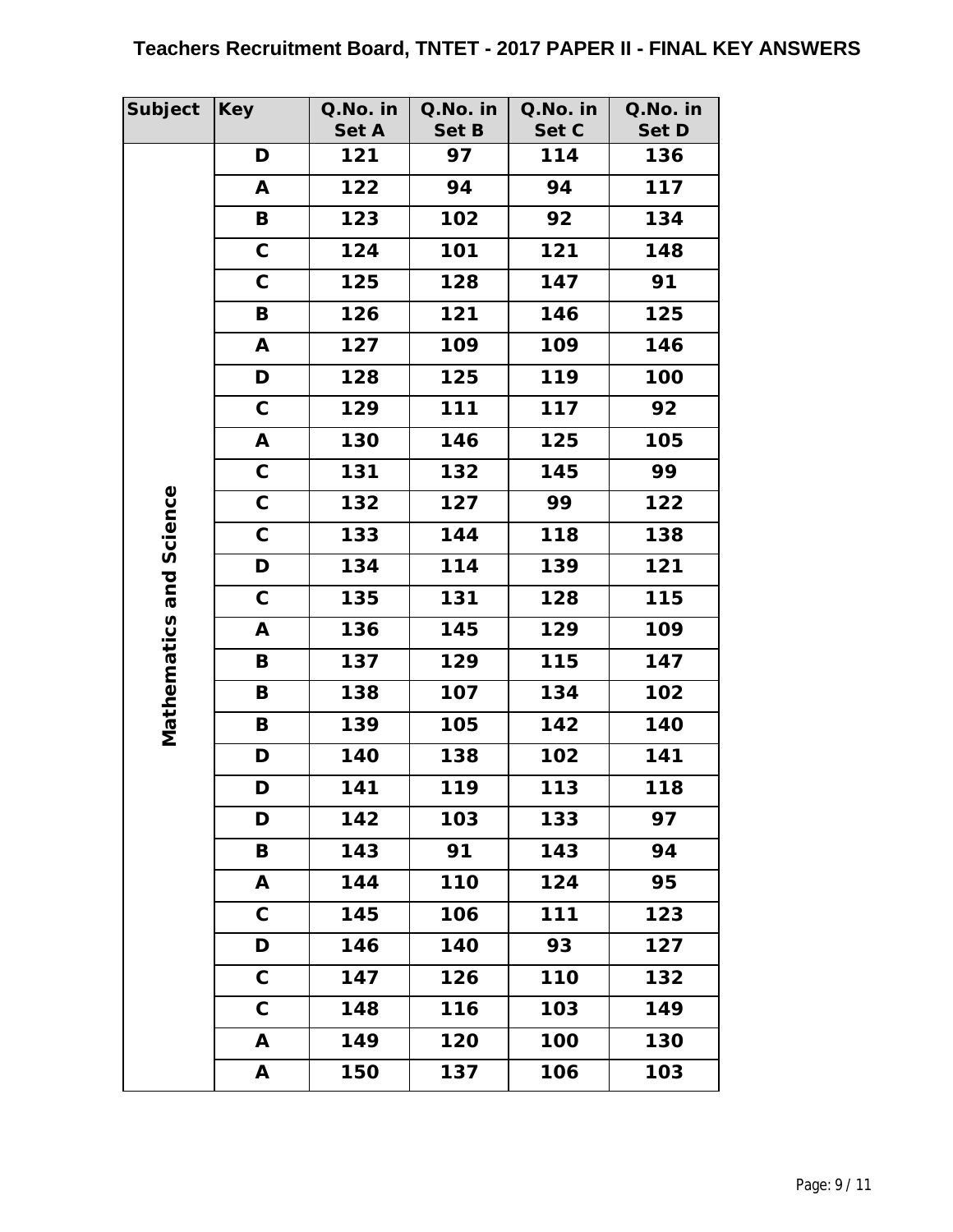| Subject        | <b>Key</b>  | Q.No. in | Q.No. in | Q.No. in | Q.No. in |
|----------------|-------------|----------|----------|----------|----------|
|                |             | Set A    | Set B    | Set C    | Set D    |
|                | B           | 91       | 98       | 108      | 137      |
|                | B           | 92       | 115      | 132      | 126      |
|                | A           | 93       | 123      | 97       | 116      |
|                | A           | 94       | 99       | 141      | 142      |
|                | $\mathbf C$ | 95       | 130      | 101      | 110      |
|                | $\mathbf C$ | 96       | 122      | 127      | 120      |
|                | A           | 97       | 139      | 126      | 101      |
|                | B           | 98       | 150      | 96       | 119      |
|                | D           | 99       | 92       | 107      | 113      |
|                | D           | 100      | 135      | 116      | 111      |
|                | A           | 101      | 118      | 123      | 96       |
|                | A           | 102      | 124      | 130      | 104      |
|                | B           | 103      | 136      | 144      | 133      |
|                | D           | 104      | 108      | 137      | 144      |
|                | $\mathbf C$ | 105      | 141      | 120      | 108      |
|                | A           | 106      | 148      | 105      | 135      |
| Social Science | B           | 107      | 117      | 136      | 145      |
|                | B           | 108      | 100      | 131      | 98       |
|                | $\mathbf C$ | 109      | 93       | 138      | 107      |
|                | A           | 110      | 149      | 91       | 139      |
|                | B           | 111      | 134      | 112      | 150      |
|                | D           | 112      | 133      | 98       | 112      |
|                | A           | 113      | 112      | 95       | 143      |
|                | A           | 114      | 143      | 140      | 124      |
|                | B           | 115      | 95       | 150      | 128      |
|                | B           | 116      | 104      | 122      | 114      |
|                | A           | 117      | 96       | 104      | 106      |
|                | $\mathbf C$ | 118      | 147      | 135      | 131      |
|                | A           | 119      | 142      | 149      | 93       |
|                | A           | 120      | 113      | 148      | 129      |